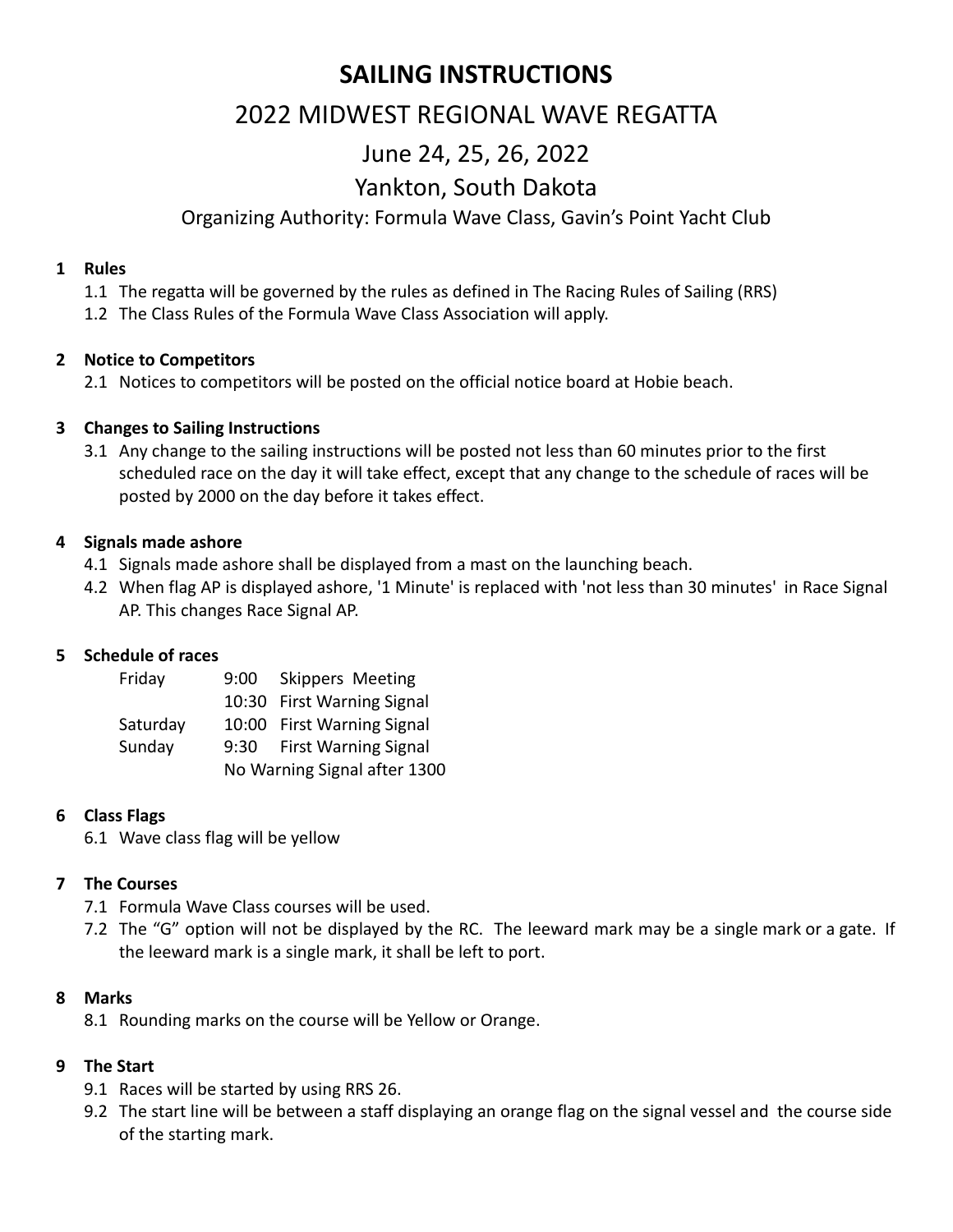9.3 A boat starting later than 4 minutes after her starting signal will be scored Did Not Start without a hearing. This changes RRS A4 and A5.

#### **10 Change of the next leg of the course**

The course can be adjusted up to 10 degrees and .1mile to square the course without signaling a course change. This changes RRS 33.

### **11 The Finish**

- 11.1 The finish line will be between a staff displaying an orange flag on the signal vessel and the course side of the finishing mark as described in 9.1
- 11.2 Boats may be finished on the course at the discretion of the race committee. The race committee will determine the method and order of finishing.
- 11.3 The race committee may display the flag A while finishing to signal that there will be no more races that day.

#### **12 Penalty System**

12.1 RRS 44.1 is changed so that the Two-Turns Penalty is replaced by the One -Turn Penalty.

### **13 Time Limits and Target Times**

13.1 Time limits and target times are as follows:

| Class | Race Target Time | Race Time Limit | Initial Weather Mark<br>Time Limit | Initial Weather Mark<br>Target Time |
|-------|------------------|-----------------|------------------------------------|-------------------------------------|
| All   | 30 minutes       | 90 minutes      | 30 minutes                         | 8-13 minutes                        |

- 13.2 If no boat has passed their initial Weather Mark A within the Initial Weather Mark time limit, the race shall be abandoned.
- 13.3 The Race Committee may, at its discretion, award points to a boat equivalent to the boat's position in a race. The Race Committee determines the method and order. This changes RRS 35, A4 and A5.

#### **14 Protests and Requests for Redress**

- 14.1 The protest time limit is 60 minutes after the signal boat docks following the last race of the day.
- 14.2 Notices will be posted no later than 30 minutes after the protest time limit to inform competitors of hearings in which they are parties or named as witnesses and where the hearing will be held.
- 14.3 Penalties for breaches of FWC class rules may be less than disqualification if the protest committee so decides.
- 14.4 On the last scheduled day of racing a request for redress based on a protest committee decision shall be delivered no later than 30 minutes after the decision was posted. This changes RRS 62.2.

#### **15 Scoring**

15.1 When four or more races have been completed, a boats series score will be the total of her race scores excluding her worse score. This modifies RRS A2.1

### **16 Safety Regulations**

- 16.1 Competitors shall check in by hailing their number to the race committee signal vessel before the start of the first race each day.
- 16.2 A competitor that retires from the race shall notify the race committee as soon as possible.
- 16.3 Competitors shall wear a personal flotation device at all times while on the water, except for brief periods while adding or removing clothing.